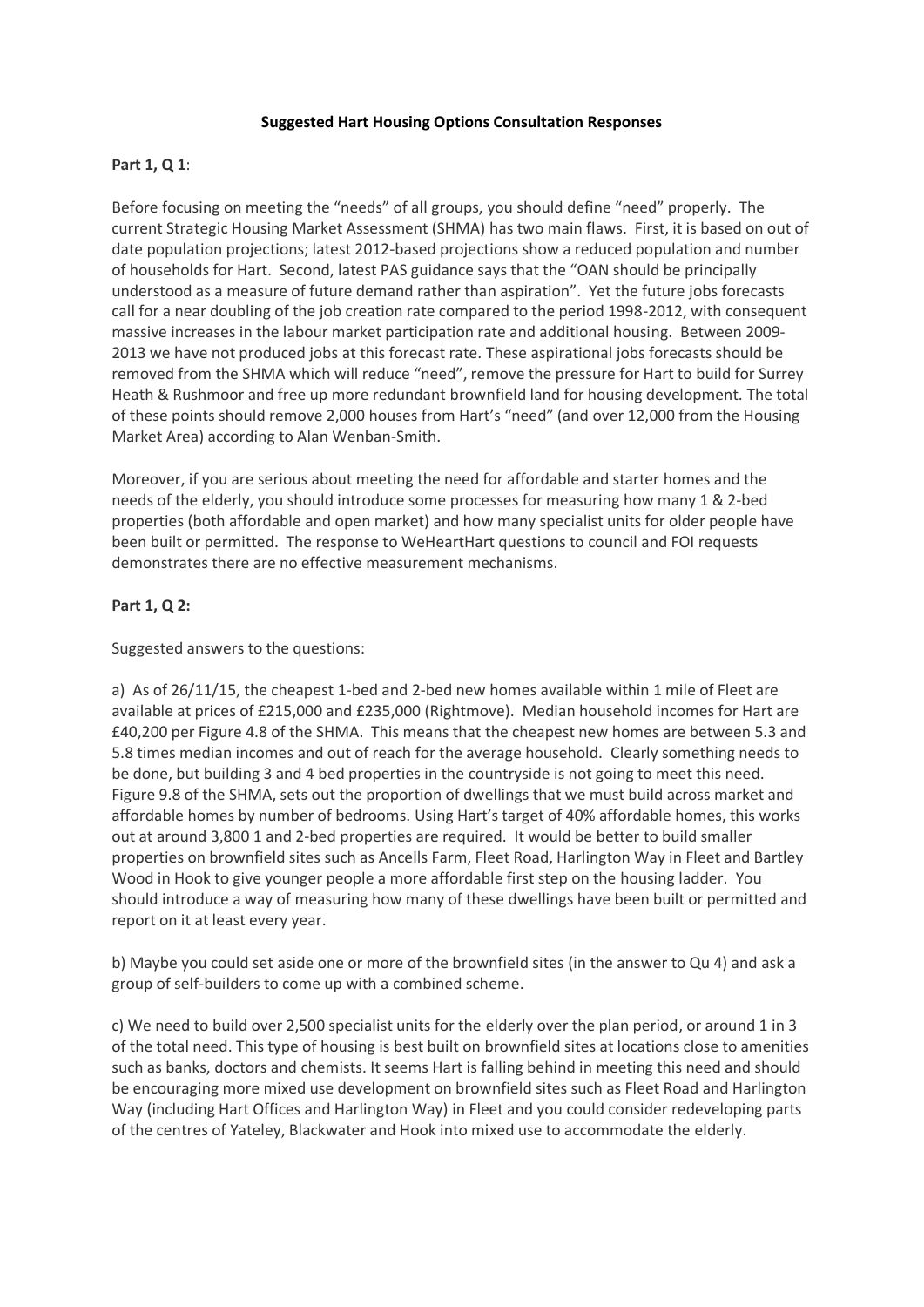d) As Hart already accommodates more than half of Hampshire's local authority provision, it is time that other areas of Hampshire meet any further future need, so Hart should not create any extra capacity over and above the provision already made as per the suggestion in the report you refer to.

### **Part 1, Q 3:**

Answer No, to the question, with the following comment:

The last consultation made clear that a majority of those who responded thought all settlements, however small, should take some additional housing. The options you have put forward have excluded the smallest settlements from consideration, and therefore the settlement hierarchy is flawed. It also seems invidious that you should put Dogmersfield in Tier 4, when it is very small.

### **Part 1 Q 4:**

Suggested answer to the prioritisation question

Approach 1: 1

Approach 2: 2

Approach 3: 3

Suggested comment:

I do not agree with the way this question has been put because a) you have to put an answer against each approach even if you don't wish to see that approach proceed and b) you have ignored the 2,130 signatories of the We Heart Hart petition who called for a brownfield solution to our needs. Even though I have been forced to rank the urban extension and new settlement option, I do not wish to see those options selected. You should produce and consult upon a brownfield scenario. This would include the list of SHLAA sites below, plus the vacant and under-used office blocks in Fleet Road and Harlington Way in Fleet (including Admiral House, Flagship House, Hart offices and the Harlington Centre), as recommended by Fleet Future, Ancells Farm, and the many under-used office blocks in Hook in and around Bartley Way as suggested by Stonegate. Moreover, the Pyestock development should be changed to mixed use or housing as it appears the proposed distribution centre is not going to be built.

List of SHLAA sites suitable for brownfield: SHL21, SHL100, SHL106, SHL28, SHL158, SHL39, SHL104, SHL127, SHL140, SHL36, SHL80, SHL174, SHL235, SHL41, SHL42, SHL50, SHL69, SHL102, SHL113, SHL127, SHL245, SHL275, SHL320, SHL322, SHL357, SHL95, SHL216, SHL111, SHL296, SHL29, SHL66, SHL119, SHL70, SHL172, SHL34, SHL84, SHL114. Plus the new sites SHL81, SHL176, SHL178, SHL179 & SHL189

# **Part 1: Q 5**

Suggested answer to the prioritisation question

Approach 4: 1

Approach 5: 4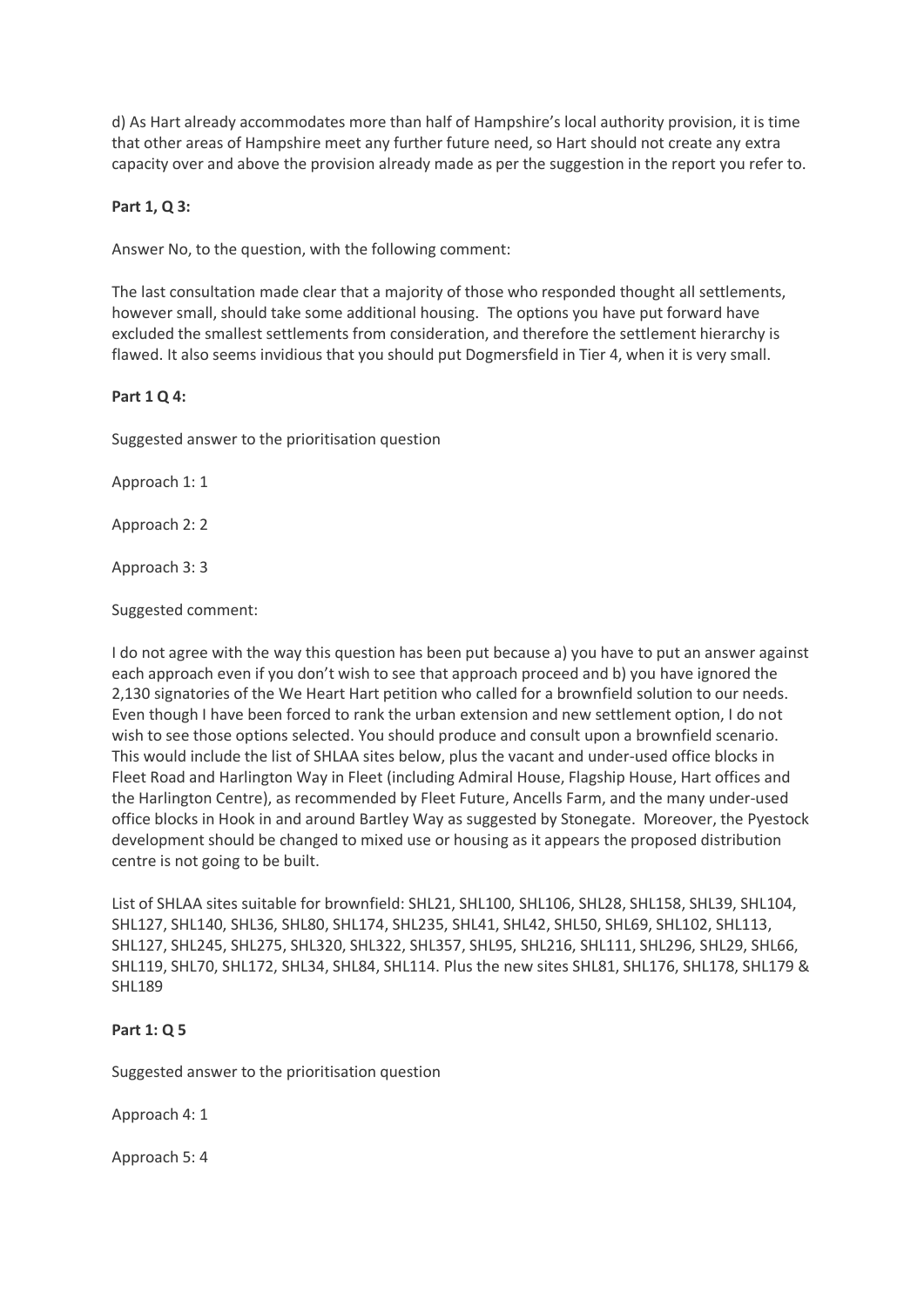Approach 6: 3

Approach 7: 2

If you followed the suggestions made in response to the questions above all our current "need" could be met by brownfield sites alone. By working on the SHMA to reduce need through taking account of the new Government population and household forecasts and reducing the future jobs forecasts to a more realistic level, then we would need fewer houses and we would have a surplus of brownfield land. Moreover, the reduced housing need from a revised SHMA would remove the threat of Hart having to take 3,000 houses from Rushmoor and Surrey Heath.

I have only responded to this question because the form forces me to, but I do not believe any of the combinations suggested is required.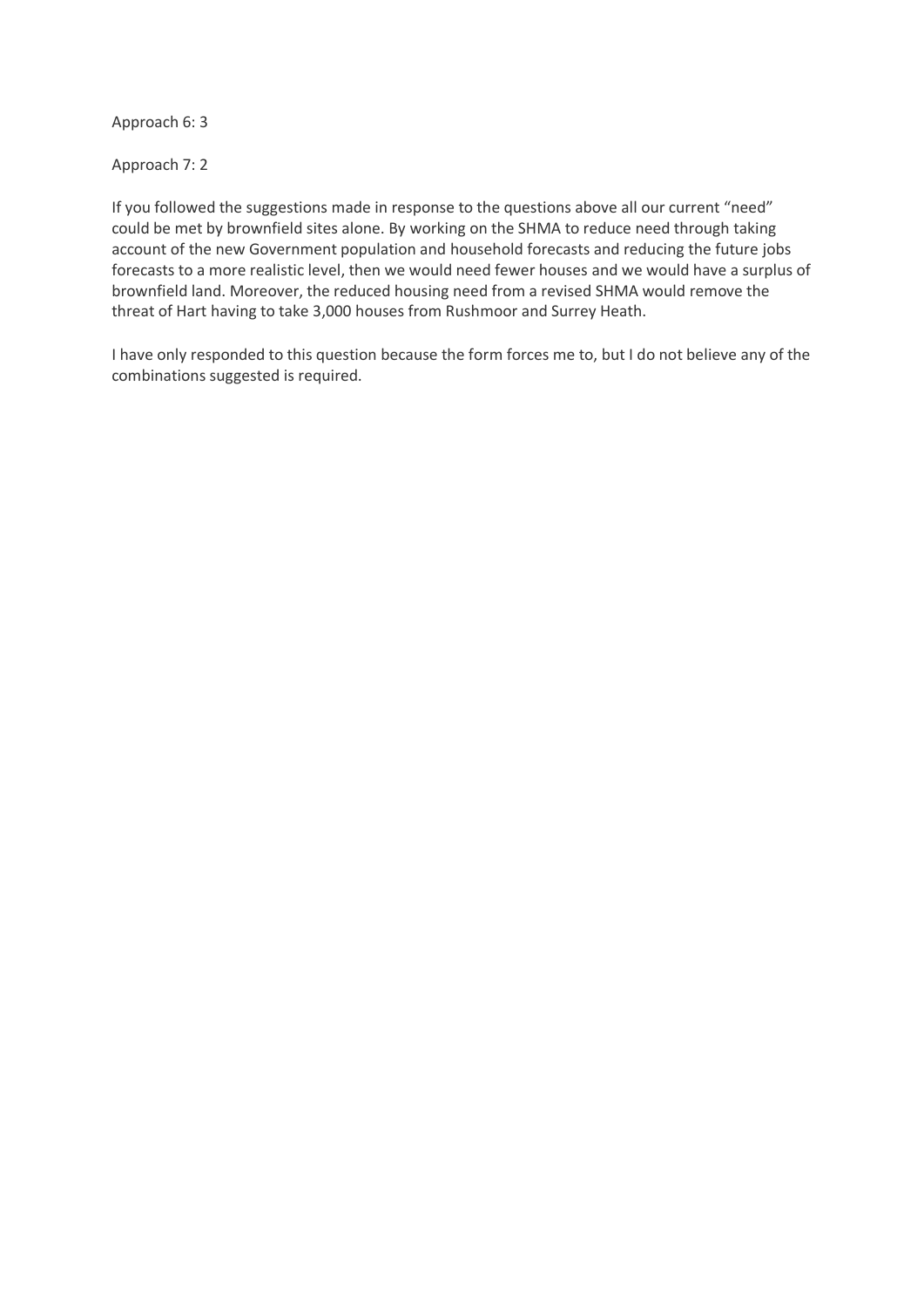#### **Part 1 Qu 6.**

**Blackwater.** Suggested order Guillemont Park: 1, Brook House: 2. Comment: Suggest add in brownfield site SHL21, Linkwater Cottages – reason for not selecting weak, as there is already development there. Consider new brownfield SHL176.

**Bramshill.** Comment: Suggest add in brownfield site SHL106, Police college. This site contains a Grade 1 listed building and some ageing 1970's accommodation blocks. We should make the best use of this site to sympathetically redevelop the main house to preserve it and replace the old accommodation blocks with attractive homes.

**Church Crookham**. Comment: Add in brownfield site, SHL28, listed as developable, and SHL81 newly added.

**Crondall**. Rank 1, 2, but only because forced to. Comment: Suggested sites inappropriate unless put forward in a Neighbourhood Plan. Consider re-thinking SHL76. Consider new brownfield sites SHL178 and SHL179

**Crookham Village.** Comment: SHL150 is probably not required. Add in brownfield site SHL158.

**Dogmersfield**. Comment: Combined site looks like too much of a large scale development for Dogmersfield unless unless put forward in a Neighbourhood Plan. Suggest brownfield site SHL39 instead.

**Elvetham Heath**. Comment: Site listed in SHLAA with capacity of 45 not 40. Should develop this.

**Eversley**. Rank the sites only because you have to. Comment: I do not wish to develop any of the green field sites above unless put forward in a Neighbourhood Plan, but please consider brownfield sites SHL117 (deliverable) and brownfield sites SHL127 and SHL140.

**Ewshot**. Comment: Suggest go forward with COM006 (1), and I have only ranked the other two because I have been forced to, these should not be considered unless put forward in a Neighbourhood Plan. Please consider again brownfield sites SHL80 and SHL174 and SHL36 alone.

**Fleet**. Go forward with SHL320 (1), 322 (2), 357 (3), put in the remaining site, SHL338 as 4, but only because forced. Comment: I have only added SHL338 becuase forced to, but it should be considered in conjunction with Pyestock. Add in brownfield sites SHL41 (developable) and 42 (developable), SHL50, SHL69, SHL102 (former sewage works), SHL113, SHL245 and SHL275. Consider again site SHL333, particularly in conjunction with Pyestock.

**Hartley Wintney**. Suggest put in order 1,2,3 (as forced to put in an order). Comment: Don't pursue any of the shortlisted sites unless put forward in a Neighbourhood Plan. Consider again brownfield sites SHL95 and SHL216 and consider new site SHL189. Can you explain why the combined capacity of SHL19a and SHL19b (190) is greater than the entire SHL19, listed in the SHLAA with a capacity of only 80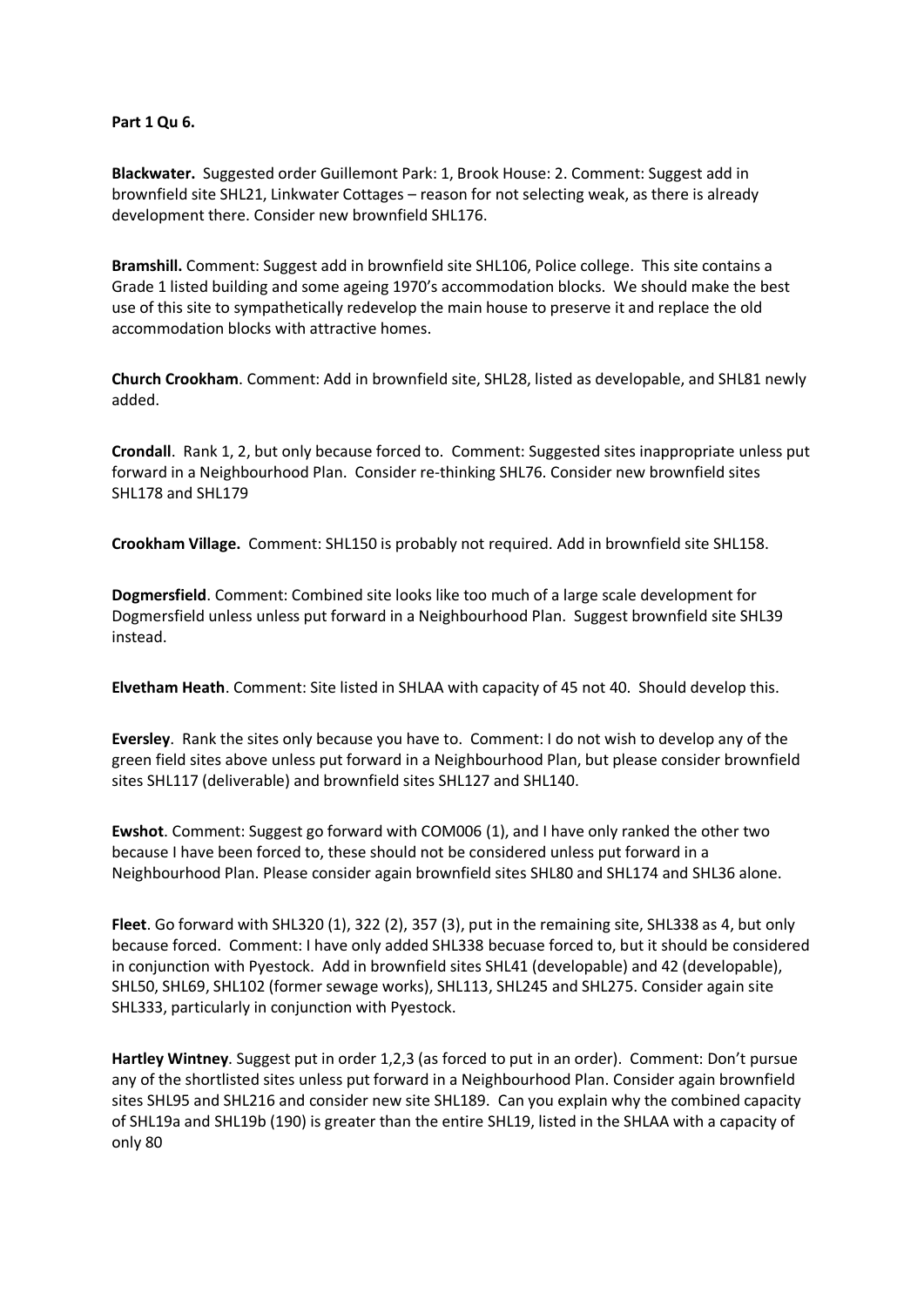**Heckfield.** Don't pursue SHL92 unless put forward in a Neighbourhood Plan.

**Hook.** Suggest order 3, 2, 1. Comment: Pursue brownfield site SHL111. Only pursue sites SHL9 & 130 as a last resort, but these sites, being outside of the SPA zone of influence are by definition more sustainable than all those within the zone. Add in brownfield sites such as the vacant offices in and around Bartley Wood estate. Consider redeveloping the not-so-Grand Parade.

**Long Sutton:** Suggested order: 1, 2, 3, 4, but only because forced to. Comment: I do not wish to see development in any of these sites and have only ranked them because forced to do so unless put forward in a Neighbourhood Plan. You should reconsider brownfield site SHL296.

**Odiham.** Suggested order 1, 2, 3, but only because forced to. Comment: I do not wish to see any of the sites listed developed and have only ranked them because forced to do so. However, you should consider again sites SHL58, 66, 119, 232, 233 and 327 as listed in the Odiham neighbourhood plan and brownfield sites SHL29 and 119.

**South Warnborough.** Suggested order: 3, 2, 1. Comment: I do not wish to see sites SHL33 and 71 developed unless put forward in a Neighbourhood Plan, I have only ranked them because forced to do so. You should also consider again brownfield site SHL70.

**Winchfield**. Comment: I do not wish to see any of the strategic sites at Winchfield developed into a new town. The Neighbourhood Plan team are coming up with a range of sites for development that will be better suited to the character of the village. Consider again brownfield sites SHL 34, parts of 84 and 114. The strategic sites identified are all "not currently developable" and because they cover both sides of the M3 and railway to not constitute a viable settlement, especially when the space required for SANG, sewage, railway station, M3 junction and schools are considered.

**Yateley.** Ranking: 1,2. Comment: I do not wish to see either of the sites listed to be developed unless put forward in a Neighbourhood Plan. I have only ranked them because forced to do so. You should consider redeveloping parts of the town centre to be more suitable for a settlement of this size.

# **Part 2, Q7.**

I disagree with the way you have put this section together because a) you have not included all sites in the SHLAA, b) you have not included the rejected sites for ranking, c) you have not made clear your criteria for rejecting some sites and rejecting others even though the vast majority of sites are "not currently developable", d) you have not included all of the brownfield sites in the SHLAA for ranking and not included the sites identified by Stonegate, and e) the way you have put the ranking together will not allow valid statistical comparison to be made between parishes. You should have used an absolute scale for each site along the lines of Strongly Support, Support, Oppose, Strongly Oppose development at this site.

Peter Village QC said "*There has been no regulation 18 consultation at all on issues such as employment, retail, transport, infrastructure (or, indeed, anything other than housing distribution). It is inconceivable that a coherent and sound local plan could emerge without addressing most (at least) of these issues. Thus, the Council presently appears to be in a hopeless position if it maintains*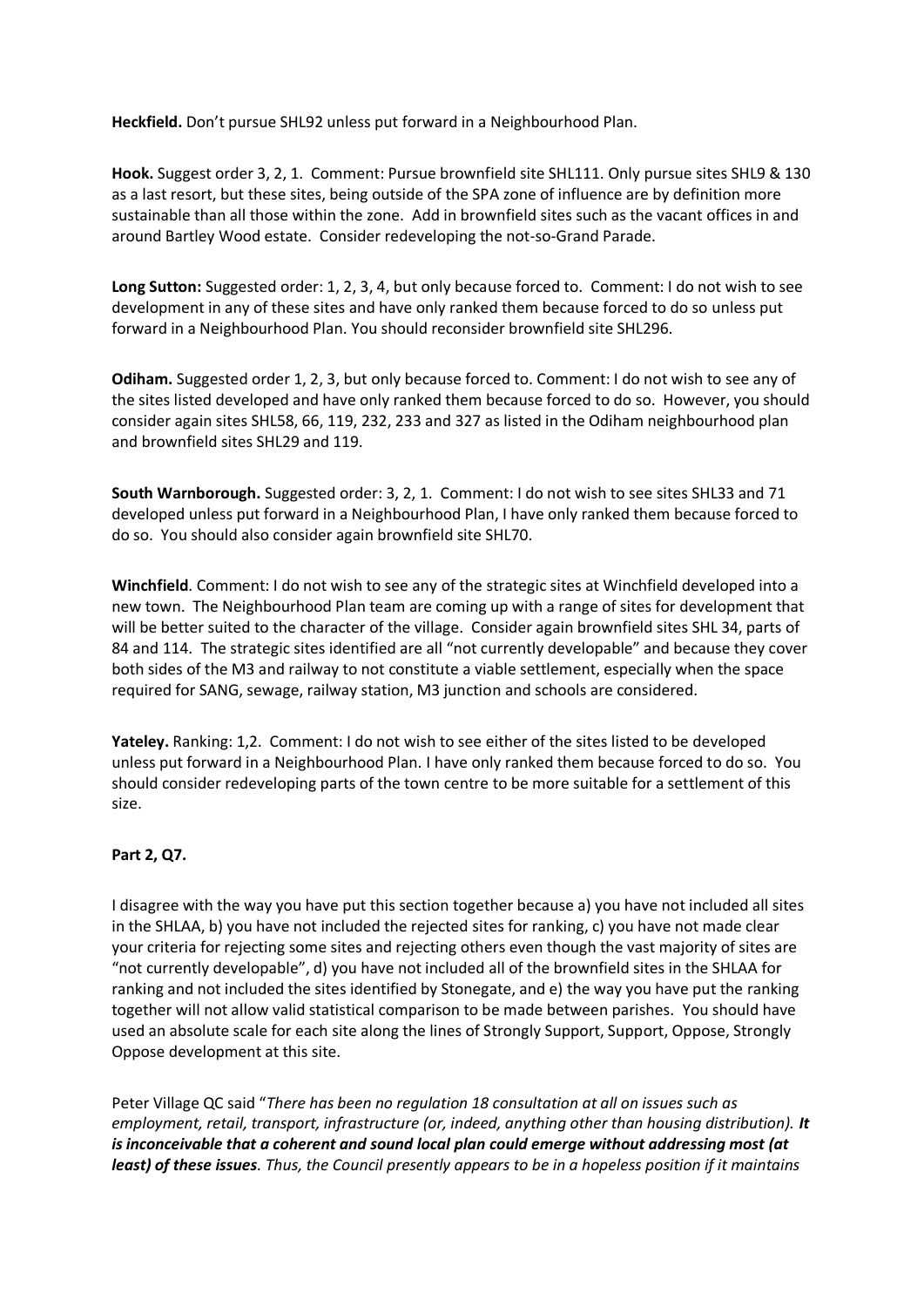*its current course. Either it will proceed with a plan that does not address fundamental matters"*. This consultation is still just about housing. You need to consult on all these other matters too.

The new town proposal you have put forward is not necessary, not deliverable and not viable because the council itself has identified significant barriers to delivery. The geography of the selected site that are not contiguous, bisected by the M3 and the railway and containing many SINCs, TPOs and SSSIs means that it will not be possible to plan a coherent settlement. No only that, the housing capacities identified have not taken account of the amount of SHLAA required, nor space for schools, shops, healthcare, sports or community facilities. This means that it is unlikely that the sites have sufficient capacity to meet the minimum threshold of 5,000 dwellings. The new town proposal will also effectively coalesce the west of Fleet, Winchfield, Dogmersfield, Hartley Wintney and Hook into a giant conurbation, that might be termed Hartley Winchook which would be most undesirable.

# **Part 3 Q1**

Suggest answer No.

Comment: You have not identified the issue of the many vacant retail and office blocks across Hart and the wider Housing Market Area, nor have you set any objective for redeveloping any of that excess capacity. The proposal for urban extensions and a new settlement will apparently make worse key issues 4, 5, 6, 7, 10, 12, 13 and 14. You have not addressed how the centres of our major settlements like Fleet, Hook, Yateley and Blackwater will be redeveloped to meet the needs of our growing population, such as increasing mixed use developments and provision of facilities like a cinema or theatre.

# **Part 3 Q2**

Suggest answer "Disagree".

Comment: The vision you have set out largely ignores the 1,800 units on brownfield land you said was "readily quantifiable" in September.

Hampshire County Council has not done any pupil planning beyond 2018; their current estimates are for a modest surplus of school places and have said a new secondary school would need at least 900 pupils; the latest Government projections forecast a lower population in 2031 than before so the case has not been made that new schools are in fact required, and the secondary school location proposed in the Barratts vision document was next door to an institution holding sex offenders, so you have not put forward a credible plan for where new schools, should they be required will go.

New urban extensions or a new town will severely damage our green infrastructure and most of the proposed locations are within the SPA zone of influence and so will damage the SPA.

The new town as proposed will decimate Winchfield and lead to coalescence between Winchfield, Hartley Wintney, Hook, Fleet, Dogmersfield and North Warnborough, therefore the character and identity of our settlements will be damaged. There is a brownfield solution that you are not properly considering. You have not mentioned the need to protect one of our greatest assets, namely